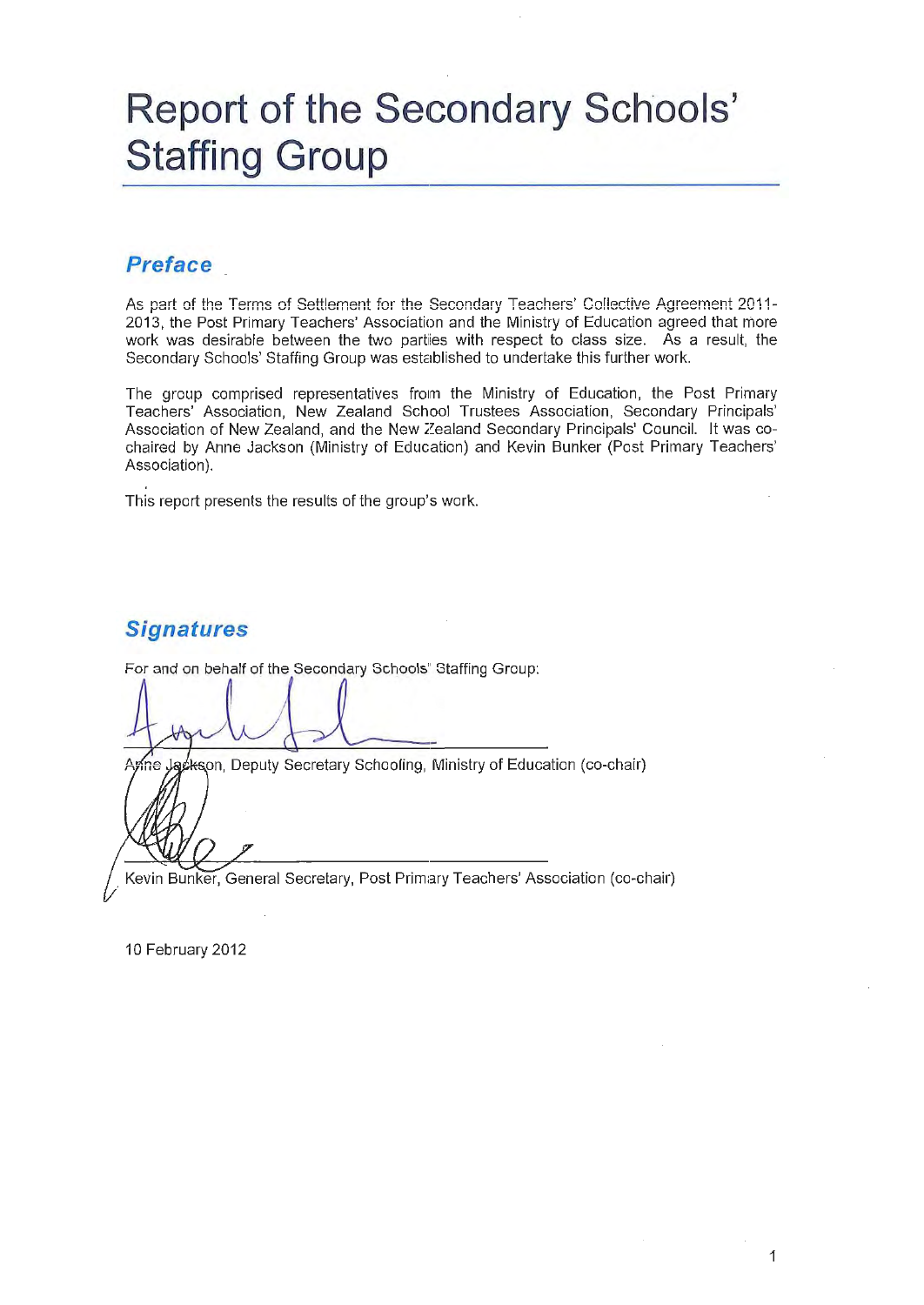# **Recommendations**

The parties to the Secondary Schools' Staffing Group make the following recommendations:

- i. The parties noted the impact the current funding formula appears to be having on some schools, and recommend that:
	- a) The delivery mechanism (formula) is reviewed in relation to larger schools, and that the review seeks to neutralise the disproportionate effect of the formula on these larger schools.
	- b) The delivery mechanism (formula) is reviewed in relation to junior high schoois, and that the review seeks to neutraiise the disproportionate effect of the formula on these schools.
- ii. The parties noted the possible conclusion that the current staffing allocation model is potentially not the right fit for 21<sup>st</sup> century student/school needs, given it comes from a perspective of limitation of liability rather than a needs-based focus. The New Zealand School Trustees Association believes that this is something that should be part of our consideration.
- iii. The parties work together to develop an agreed understanding of what a needs-based resourcing model may be, and how it might be used to improve the delivery of staffing.
- iv. That, as part of this work, the parties seek to gain a better understanding of the use of guidance and management time in schools.
- v. Also as part of this work, the parties seek to gain a better understanding of the use of operational funding and locally raised funds for additional staffing, and the potential risks and opportunities associated with this.
- vi. The parties noted that there is a lack of agreed information on actual class sizes, and recommend that the Ministry looks to identify and implement a suitable existing (or new) mechanism that would allow it to robustly and effectively collect data on actual class sizes.
- vii. The parties agreed that maintaining school-based decision making around class size is important and no recommendations were made regarding this issue.
- viii. The parties encourage New Zealand-based research into the identification and measurement of the relative impact of the factors, including actual class size, on the ability of teachers to use the pedagogies and student focus envisaged in the New Zealand Curriculum, and the effect of each factor on student outcomes.
- $ix.$  The parties noted that developing solutions for classes that are too large is a contextual matter in New Zealand. No recommendations were made regarding this issue.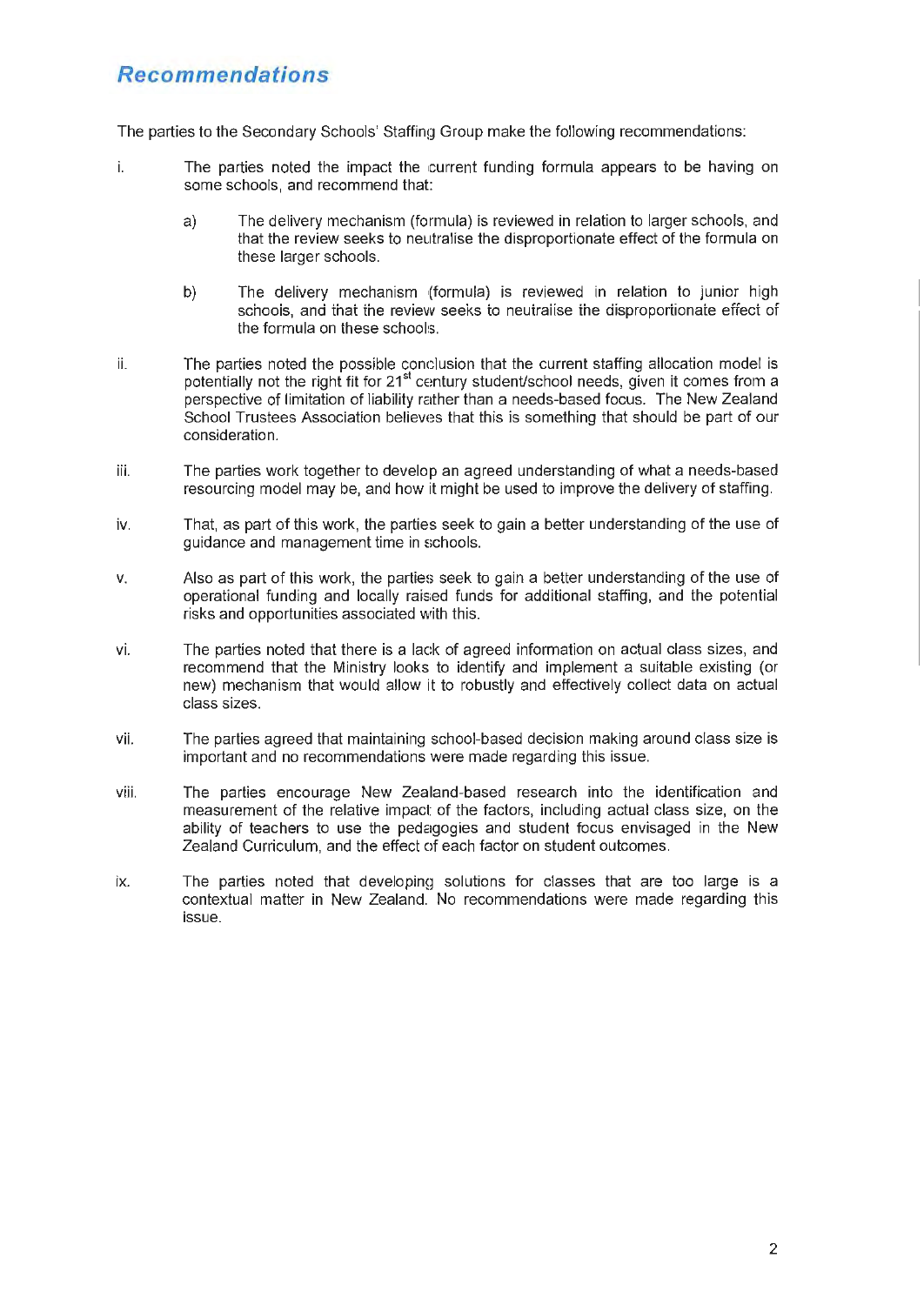# **Introduction**

# **Background**

- 1. The Secondary Schools' Staffing Group (SSSG) was established because the Ministry of Education (the Ministry) and the Post Primary Teachers' Association (PPTA) agreed (as part of the Terms of Settlement for the Secondary Teachers' Collective Agreement 2011-13) that more work was desirable between the two parties with respect to class size.<sup>1</sup>
- 2. It was agreed that the parties would undertake joint work with the objectives of:
	- ensuring staffing is most appropriately delivered to schools,
	- maintaining flexibility of class sizes in secondary schools,
	- considering the impact of class size,
	- developing solutions for classes that are too large, and
	- recognising the progress made since 2008 of employers using their reasonable endeavours to achieve, for each individual teacher with more than one class, an average class size of no more than 26 students.<sup>2</sup>
- 3. It was also agreed that "the group [would) ... identify current practices and any staffing changes, if needed, to meet the group's objectives. The group [would) also identify appropriate mechanisms (such as the collective agreement or staffing orders) to achieve these objectives, with the first phase of implementation commencing in 2012/13. The parties [noted) that if any additional staffing [was) found to be required the cost [would] need to be found within Vote Education baselines".<sup>3</sup> It was subsequently agreed in the Terms of Reference that this did not preclude advice being provided to the Secretary that might require an increase in baselines if implemented immediately or in the longer term.
- 4. The SSSG comprised representatives from the Ministry, the PPTA, the New Zealand School Trustees Association (NZSTA), the Secondary Principals' Association of New Zealand (SPANZ) and the New Zealand Secondary Principals' Council (NZSPC). It was co-chaired by Anne Jackson (Ministry) and Kevin Bunker (PPTA).
- 5. The group was required by its (amended) Terms of Reference to report to the Secretary for Education in early February 2012. The Terms of Reference are at Appendix 1.
- 6. The SSSG met on the following dates:
	- 1. 31May2011
	- 2. 4 July 2011
	- 3. 5 August 2011
	- 4. 22 August 2011
	- 5. 6 September 2011 (via teleconference)
	- 6. 9 September 2011
	- 7. 7 October 2011
	- 8. 7 November 2011
	- 9. 30 November 2011
	- 10. 20 December2011
	- 11. 24 January 2012

<sup>&</sup>lt;sup>1</sup> Secondary Teachers' Collective Agreement 2011-13, Terms of Settlement, section 15 from

www. m inedu. govt. nz/emloymentagreements or http://www. pp ta. org. nz/index. php/collective-agreements/stca/1 07-

terms-of-settlement.<br><sup>2</sup> Secondary Schools' Staffing Group - Terms of Reference - Objectives.<br><sup>3</sup> As per footnote 2.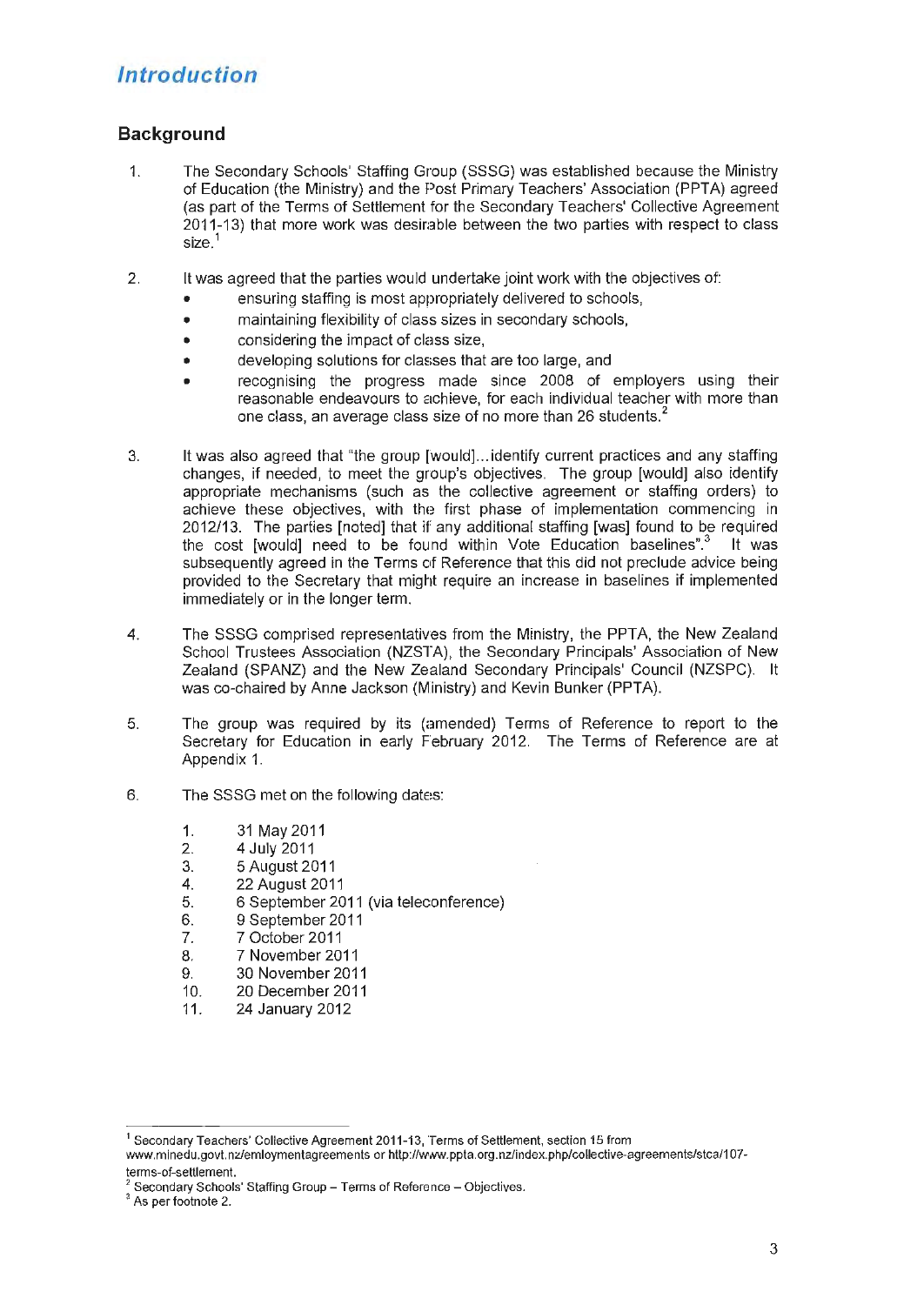7. The SSSG established technical subgroups to work between meetings and report to it on four aspects of the Terms of Reference:

Strand 1: An analysis of baseline data available to the parties on current staffing delivery and patterns of class size distribution,

- Strand 2: Case Study of a sample of New Zealand secondary schools, undertaken by MartinJenkins,
- Strand 3: A review of the existing research on class size, and
- Strand 4: A review of the approaches to large class sizes locally and internationally.

## **Context**

- 8. New Zealand has one of the most devolved education systems in the world. There are both strengths and challenges created by operating such a model. One of the features of our model is that Boards of Trustees are empowered to make decisions about what subjects to offer, how to meet the needs of the communities they serve, and how to allocate resources within their school.
- 9. Staffing is provided to secondary schools by a formula that traces its history back to the mid 1940s with minor modifications made in the 1980s. The stated purpose of the formula is "to limit the financial liability of the Crown arising out of its obligation under section 91C of the Act to pay the salaries of all regular teachers employed at payrolled schools."<sup>4</sup>
- 10. In 1994 the primary and secondary staffing formulae were amalgamated into a unified staffing formula at the recommendation of a Ministerial Reference Group (the MRG Staffing Formula).
- 11. Three types of 'entitlement staffing' are provided to secondary schools as follows: • curriculum delivery allowance staffing comprising:
	- o a base component of up to six full-time teacher equivalents (FTTE) generated by the number of secondary year levels together with
	- o a roll-generated component weighted according to year level; the lower the year level, the higher the ratio
	- management time allowance staffing: a base component of up to 1 FTTE and a roll-generated component weighted for year level
	- additional guidance<sup>5</sup> allowance: a base component of up to 2.3 FTTE generated by the number of secondary year levels.
- 12. This formula provides more staffing to smaller schools (relative to larger schools) to enable the provision of reasonable curriculum width, and account for lack of economies of scale. The base staffing component becomes a relatively less significant element of the total staffing entitlement as school roll increases.
- 13. There is some limited ability for the Secretary for Education to make exemptions to this formula. 6
- 14. Boards of Trustees have some flexibility in timing the use of their staffing entitlement. Within each year, individual schools can choose to operate staffing usage on a full year basis, or to use up to 10% of their staffing entitlement in advance, or to save it up for use later in the year. This is known as 'banking staffing' but has not been investigated in terms of the influence it might have on class size management.

<sup>&</sup>lt;sup>4</sup> Education Act 1989, section 91H.<br><sup>5</sup> Prior to 1994 there was a separate guidance and pastoral staffing component in addition to components for curriculum, non-contact, management and other staffing. The MRG formula amalgamated this guidance component into the curriculum entitlement. When a new guidance element was added in response to one of the SRG recommendations as a third separate staffing component, it became known as the 'Additional Guidance Entitlement' to acknowledge that the revised curriculum entitlement already incorporated guidance staffing.<br><sup>6</sup> Education Act 1989, section 91H(2)(d).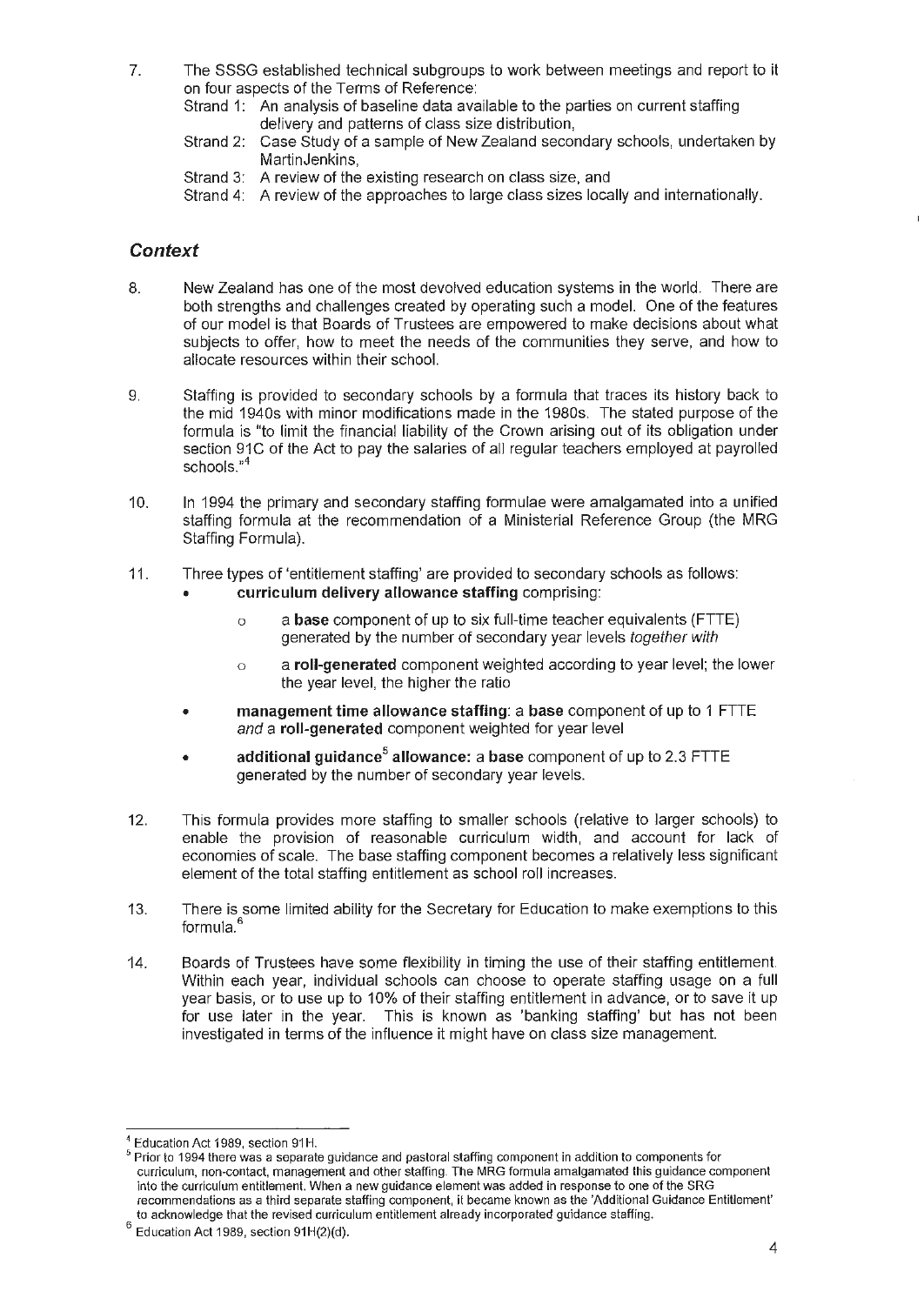- 15. In response to the recommendations in the report of the 2000 Secondary Staffing Review Group (SSRG) the staffing formula was further modified by the addition of 1668.1 secondary FTTE (provided to secondary schools) over and above roll growth over the period 2001 to 2006. Representatives of the organisations represented on the current SSSG all supported the SSRG recommendations.
- 16. Separate from their staffing entitlement, schools receive operational funding. The components<sup>7</sup> of this applicable to all schools include:
	- Base funding provided to meet the fixed costs associated with the operation of a school and to compensate smaller school boards for any inequities caused by diseconomies of scale. Rates vary by school type as well as roll and depending on the roll band a school is in,
	- Per-pupil funding,
	- Decile related funding,
	- Heat, Light and Water funding.

# **Funding for Recommendations of the SSSG**

- 17. The issue of funding for any recommendations to the Secretary was one of the primary points of difference between the parties, and lies at the heart of many of the challenges the SSSG encountered during this process:
	- a) PPTA, NZSPC and SPANZ maintain that the advice should not be limited to 'no-cost' options, because: additional funding might become available over the longer term or be reprioritised within baselines as part of the natural process of government budgeting; or a future government may be persuaded of the value of providing additional funding for class size improvements or to ensure that staffing is appropriately delivered to schools.
	- b) The Ministry maintains considerations of funding are fundamental to the differences that arise in considering the importance of responding to large classes, and need to be explicit. Specifically, and as explored in this paper, the Ministry's view is that the relative impact of class size is the crucial question (because of funding constraints).
	- c) PPTA, NZSPC and SPANZ argue that the cost implications of recommendations are one aspect of the advice but that the decision about the funding of options lies with the Minister and should not be pre-empted. Their opinion is that addressing the issues raised by the considerations of large class size has an importance in both relative and absolute terms.
	- d) NZSTA understood that the strictures of the original terms for this work agreed by the PPTA and Ministry had been modified during the subsequent discussions of the working group sufficiently to enable consideration of potential change to improve the present system.

Although the funding entitlement notice to schools shows the grant broken down into various components, these are not 'tagged' funds and do not need to be accounted for individually. The only exception to this is funding provided for Secondary Tertiary Alignment Resource (STAR) programmes.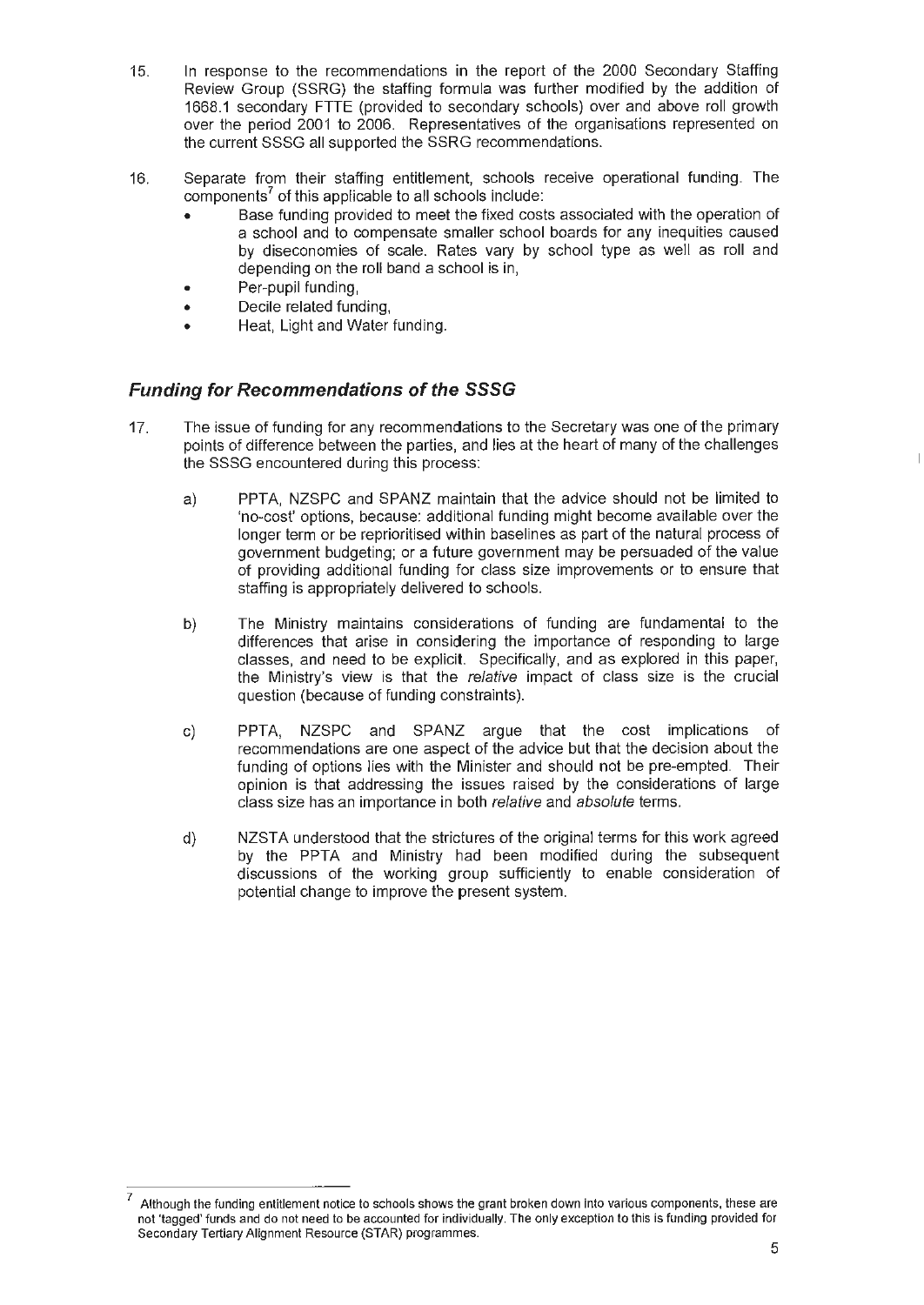# **Summary of each of the Strands**

# **Strand 1: An analysis of baseline data available to the parties on current staffing delivery and patterns of class size distribution**

#### **General Staffing Patterns**

- 18. As school size increases:
	- a) Curriculum entitlement becomes a larger proportion of total entitlement staffing, (designed to support small schools that lack the economies of scale required to provide comparable curriculum breadth to large schools),
	- b) The management staffing as a proportion of total staffing reduces,
	- c) The proportion of staffing available for guidance and pastoral care reduces.
- 19. Staffing entitlement is focused on curriculum teaching, and management and additional guidance staffing entitlements have always been proportionately smaller components of the overall staffing entitlement.
- 20. Schools can cross-subsidise between staffing entitlement components. However, as school size increases, there is decreasing capacity to cross-subsidise curriculum staffing entitlement from other entitlement components.
- 21 . There is no information on whether the pattern of guidance time allocation is appropriate in secondary schools, or what ratio of students to guidance hours is most appropriate either generally or by decile.
- 22. There is no information on whether the pattern of management time allocation is appropriate to the actual needs of secondary schools.

#### **Above Entitlement Teacher Staffing Patterns**

- 23. Schools can employ teaching staff beyond their entitlement ('additional staffing') from locally raised funds, foreign fee-paying student income or operational funding provided by government.
- 24. Additional staffing is important to the class size discussion, because these teachers supplement the entitlement staffing provided by the Ministry and will tend to reduce class size in schools in which they are appointed.
- 25. In 2010, the 319 secondary schools employed a total of 940 FTTE (on average over the four terms) of additional staffing above entitlement.
- 26. While the amount of additional staffing, whatever the funding source(s}, varies from school to school, there are patterns amongst schools:
	- The employment of additional staffing above entitlement differs by roll size, with larger schools employing proportionately more additional staffing than smaller schools.
	- The employment of additional staffing above entitlement differs by school decile, with decile 8-10 schools having proportionately more additional staffing relative to their size than decile 1-7 schools.
	- Main urban schools employ the highest proportion of additional staffing relative to their size.
	- Rural schools employ very few additional staff, about nine per cent of the number that main urban schools do relative to size.
	- State-integrated schools employ about 10% more additional staffing relative to their size than state schools.
	- Boys' schools employ on average 25% more additional staffing relative to their size than either co-ed or girls' schools (which employ similar levels of additional staffing).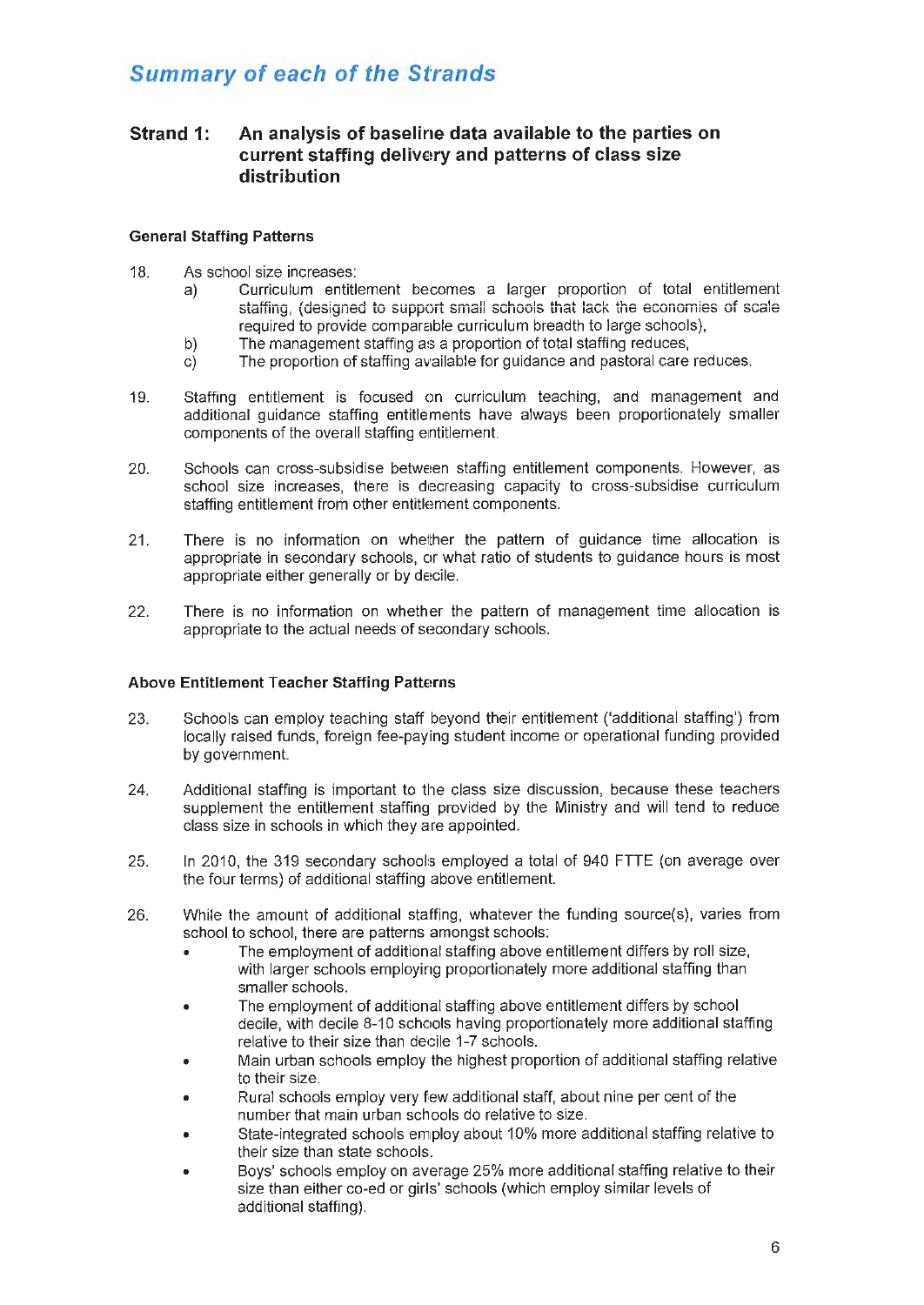- 27. Foreign fee-paying students are important to the class size discussion because they both increase roll numbers and provide schools with resourcing for additional staffing above entitlement.
- 28. There are clear patterns of distribution of foreign fee-paying students across schools:
	- Foreign fee-paying students are found in proportionately higher numbers in larger schools, in higher decile schools, in city schools and in boys' schools,
	- Larger schools have higher numbers of foreign fee-paying students compared to smaller schools, which is likely to account for larger schools' higher additional staffing numbers,
	- There are higher proportions of foreign fee-paying students in decile 8-10 schools than in decile 1-7 schools,
	- There are more foreign fee-paying students in main urban schools than in rural schools,
	- State schools have higher proportions of foreign fee-paying students than state-integrated schools.
- 29. In higher decile schools, income from foreign fee-paying students generally covers the costs of additional staffing over entitlement. In lower decile schools, the average number of additional staffing is less than two FTTE, or about four per cent as a proportion of entitlement staffing, and income from foreign fee-paying students is estimated to account for only a proportion of the cost of additional staffing.
- 30. Mid- to low-decile schools are at greater risk of being forced to reduce their additional staffing if they experience falls in foreign fee-paying student income, because they have less capacity to absorb fluctuations in revenue.

### School Roll Stability Patterns

- 31 . Higher decile schools have greater stability in their school rolls throughout the year than lower decile schools.
- 32. Reductions in operational funding as a result of a decrease in roll may have implications for additional staffing, particularly in the lower decile schools, where the income from foreign fee-paying students is lower.
- 33. Given the link between school size and decile, and the contribution of foreign feepaying students to additional staffing employed by schools, we can infer that small and low-decile schools are most vulnerable to reductions in additional staffing through loss of operational finding due to roll decline.
- 34. The subgroup has not commented on the impacts for schools that have an increasing roll across the year (12 from our data).

### Class Size Patterns

- 35. There is a tendency for large schools to operate larger classes.
- 36. Analysis of the results of a PPTA survey of actual class sizes in 2011 (refer to Strand 1 report for details) showed that:
	- The average class size and the proportion of classes of more than 30 students increases with roll size,
	- With each increase in year level, the average class size decreases,
	- The average class size across all schools is below 26. However, many teachers in larger schools have average class sizes that exceed 26,
	- The largest average class sizes and highest proportion of classes with more than 30 students are more likely to be found in larger schools, in years 9 to 11, and in classes of 'higher ability' students,
	- The larger the school, the higher the proportion of teachers with an average class size of more than 26, and the more likely there will be a proportion of teachers with average class sizes of more than 30.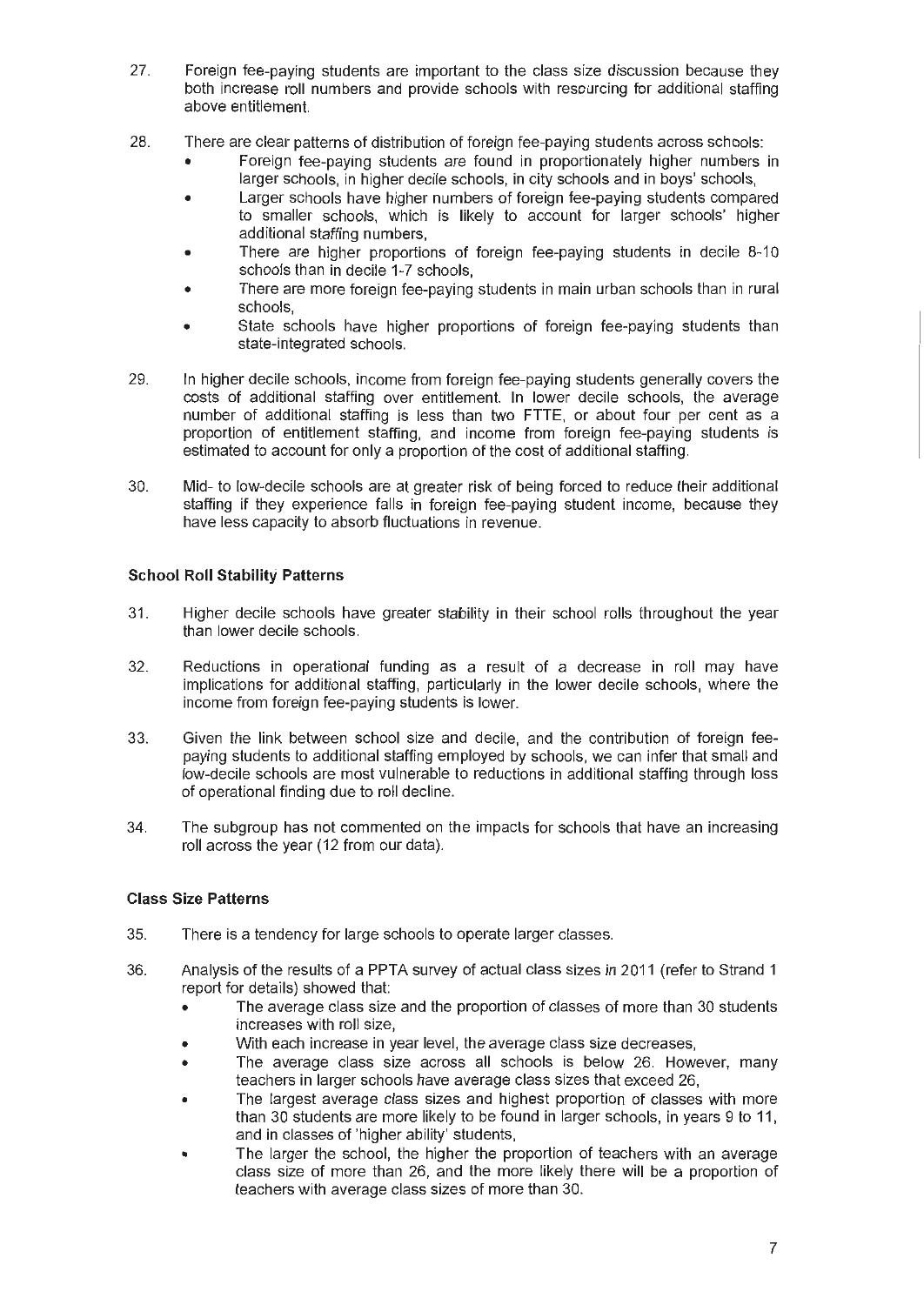- 37. PPTA modelling of the current entitlement staffing predicts these patterns, and indicates that as the school roll gets larger the capacity to avoid classes of more than 30 rapidly reduces to zero unless the schools use other staffing resources for curriculum purposes, as most schools do in practice.
- 38. Further detail about these findings can be found in the Strand 1 Report attached.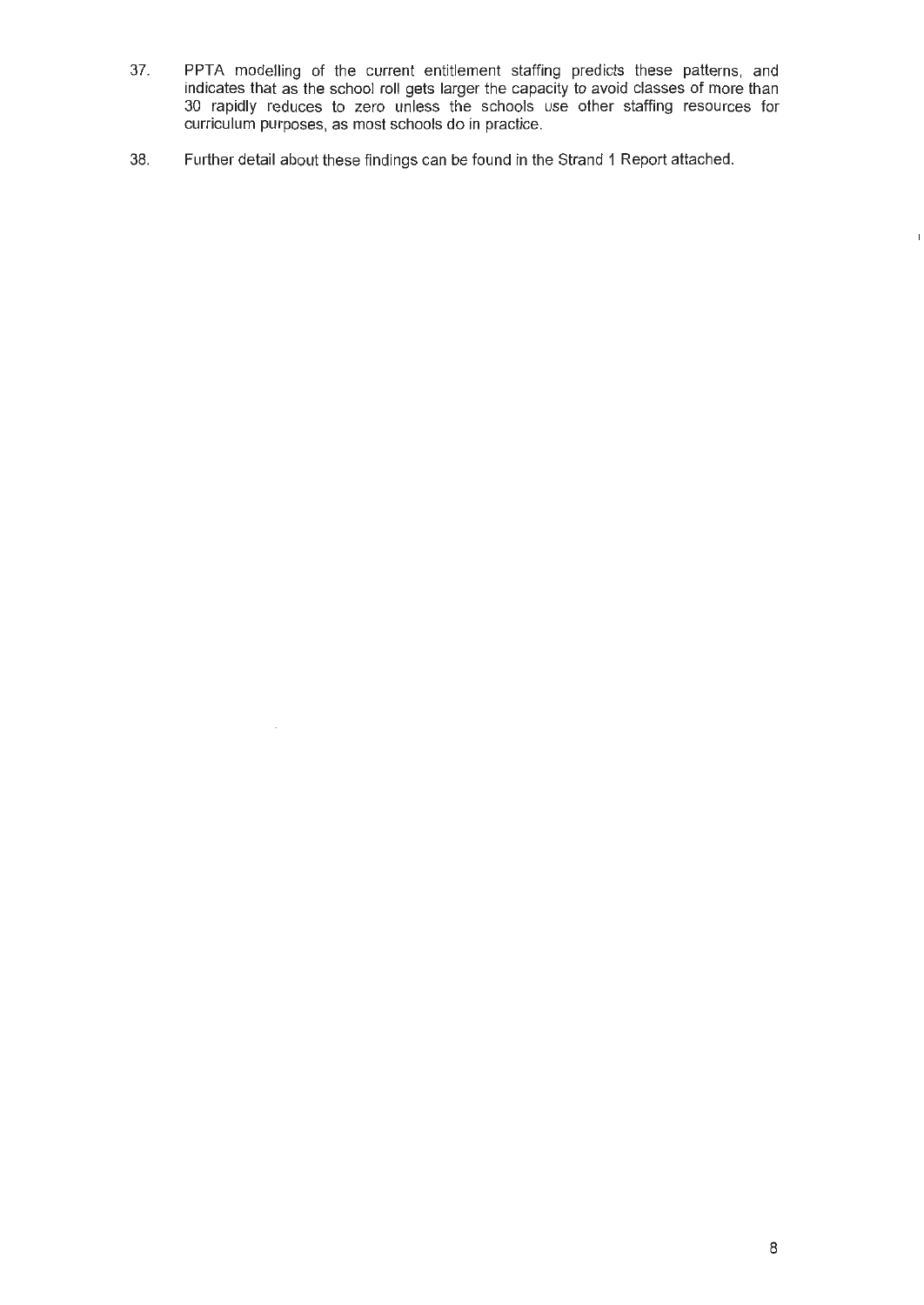# Strand 2: Case study report - Use of staffing allocation and class size

- 39. MartinJenkins was contracted by the Ministry of Education on behalf of SSSG to undertake research to explore class sizes in a small sample of secondary schools. The two key research questions for this study were:
	- What do class sizes look like in a sample of secondary schools?
	- What decision-making process leads to these actual class sizes?
- 40. The research used a case study methodology to look at class size and the factors that influence decisions about class size allocation in a small sample of secondary schools. Within the case study strategy, a mixed-method approach was used to gather quantitative and qualitative information. This allowed a deeper, more meaningful examination of how this sample of secondary schools made decisions relating to class size and the allocation of teaching staff resources, and the factors that influenced these decisions.
- 41. In total, 11 schools participated in this research. Schools were selected to ensure spread across five key variables:
	- 1. decile level,
	- 2. location (rural/urban),
	- 3. size,
	- 4. state versus state-integrated schools,
	- 5. co-educational versus single sex schools.
- 42. The 11 schools were invited to participate in an email survey. The survey questionnaire asked a range of questions about staff numbers and funding sources, class size and timetable policy/guiding principles. Schools were also asked to provide a data dump of their timetable from their Student Management System. The data was analysed by the research team to identify issues related to class size, which were then followed up in the case study interviews. This allowed an examination of decisions and factors that influenced these decisions based on real life examples and instances.

#### What do class sizes look like in a sample of secondary schools?

- 43. Broad patterns with respect to class size in this sample were consistent with those found in PPTA surveys, the underlying staffing system, and initial discussions with stakeholders; for example, class sizes were often larger for larger schools and for junior classes. Class size variations in relation to subject also showed few surprises overall (such as smaller classes for subjects like languages and music than for subjects like mathematics, English, or social studies):
	- Very large (1,800+) and large schools (1,200  $-$  1,799) tended to have larger classes than smaller schools,
	- When comparing schools of similar size and nature, those that were close to managing within their staffing entitlement tended to have larger classes than those that were not,
	- Subjects that schools required all students to take in junior years had larger class sizes than those that were optional, and often in the senior year levels these same subjects continued to have larger class sizes,
	- There was often variability in class size within subjects and year levels due to schools' policies on streaming (for example, smaller 'foundation' level classes, with larger classes in 'general' or 'academic' streams),
	- In technology classes, smaller maximum class sizes were the norm due to health and safety considerations,
	- Schools talked about balancing very large classes with smaller classes in some subjects - examples included languages and music,
	- The viability of small class sizes varied widely from school to school. This was largely driven by financial considerations, so that schools that were more able to access alternative funding sources to employ staff were more likely to run a class with fewer numbers.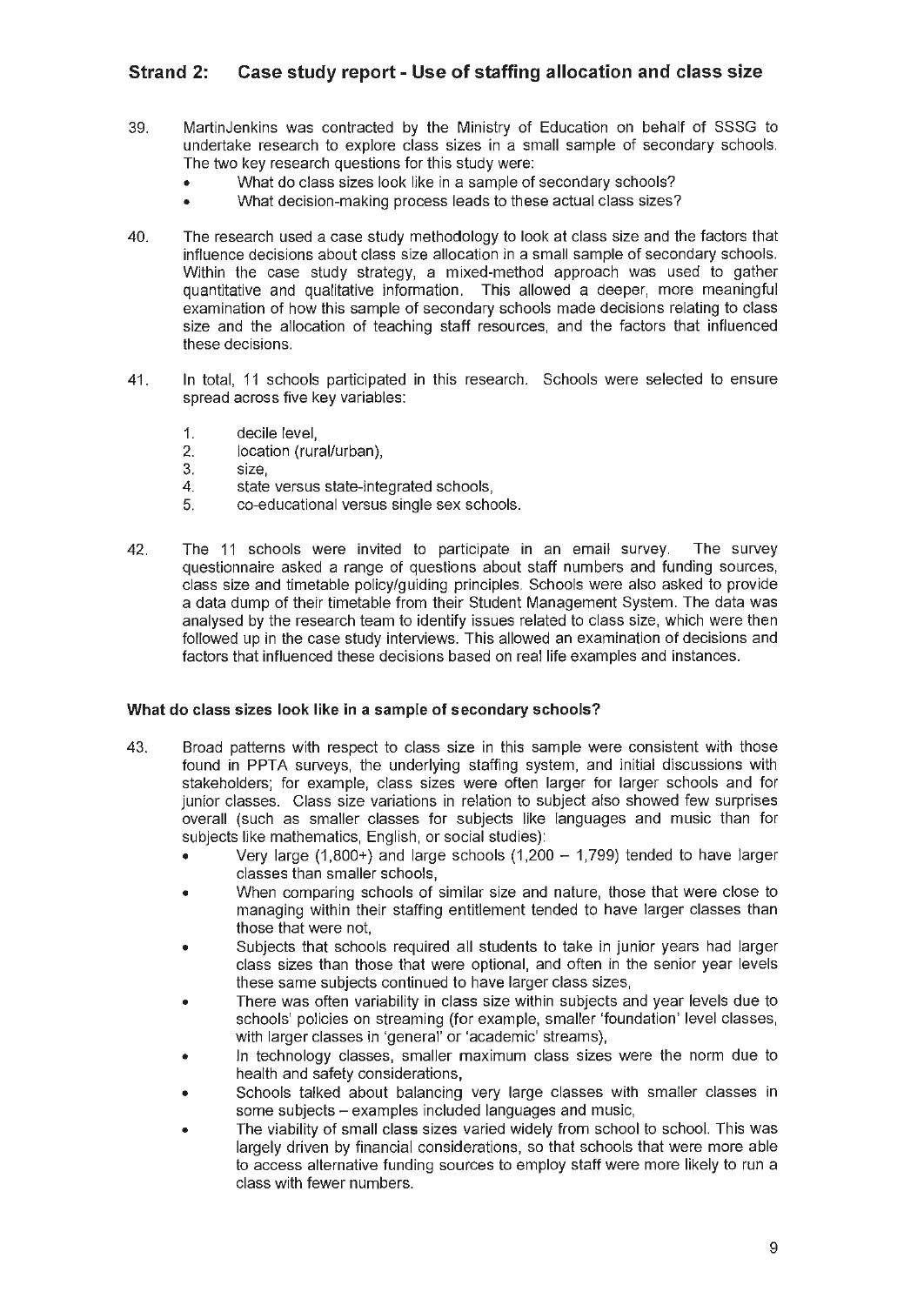44. The timetabling policies provided by schools who participated in this research generally referred to a maximum class size. This varied from school to school, with 24 being the smallest referred to, and 32 the largest. This maximum appeared to be a major driver in setting the timetable and setting class sizes in schools.

#### **What decision-making process leads to these actual class sizes?**

- 45. The MartinJenkins survey and case studies showed that timetabling lay at the heart of the decision-making process around class size. Consequently, understanding timetabling in a school, how it is generated, and the inputs that are used to inform this process is a first step to understanding decisions around class sizes.
- 46. Although the setting of the timetable was a collaborative process in most schools surveyed, the key decision was made by senior managers in schools. Principals and/or the Senior Management Team made initial broad decisions as to the number of classes in each year, in each subject that could be offered the following year. They also had final say on any issues that were raised in the process of setting the timetable. Although many factors impacted this decision, four were central to this early analysis: student enrolment data, student choice, available teaching staff, and physical constraints of the school. There were also other considerations such as school policies, school reputation and identity, trends and patterns from previous years and the requirements of the Secondary Teachers' Collective Agreement, which influenced the principals' decisions to varying degrees.
- 47. Interestingly, decision making on class sizes relied heavily on some rules of thumb around awkwardly low or high class sizes, such as classes smaller than 15 or more than 30 being highlighted for further review as the timetable evolved.
- 48. Although schools may not have strictly calculated and taken account of average class size per teacher when planning class sizes, it was very clear that they were endeavouring to achieve a balance for teachers. This was not only with regard to class size, but also class ability level and year level. In general, larger schools had a higher proportion of teachers with larger average class sizes.
- 49. The overwhelming sense from MartinJenkins' conversations was that schools were endeavouring to do the best by their students and staff with respect to these issues.
- 50. There were a number of different strategies that schools used to manage class size issues. These tend to be context specific and, as such, it is difficult to determine which strategies would work more widely and which would not. Schools also used a number of compensatory mechanisms for teachers who were under pressure, including balancing large classes with small classes, days off, reduced extracurricular responsibilities, no assembly duty, no exam supervision, and additional cover for classes. This was seen as a reflection of good management by schools and critical to maintaining goodwill and morale.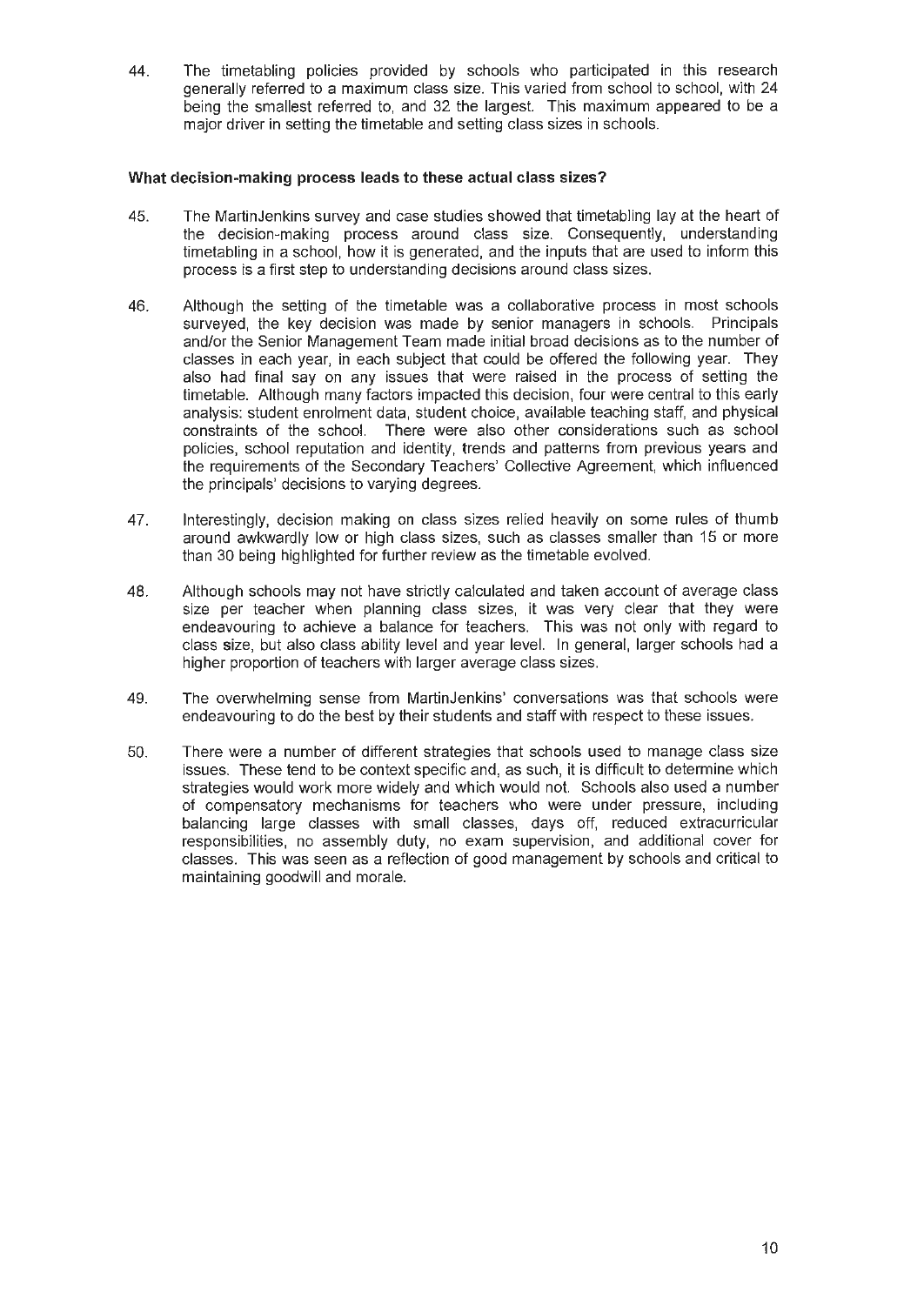# **Strand 3: A review of the existing research on class size**

#### **Introductory comments**

- 51 . Class size is an issue of interest to a broad group in New Zealand, including: parents, teachers, schools, researchers and policy makers.
- 52. It is a contentious topic. While the majority of New Zealand stakeholders recognise that smaller class sizes can have a positive impact on student outcomes, little consensus beyond this has been reached. There are many different interpretations of the large body of research evidence, resulting in arguments both for and against reductions being drawn from the same experience and from the same research studies.
- 53. SSSG agree that its primary concern in regard to class size and issues of staffing more broadly should be ensuring secondary schools provide a high-quality 21st century education. There is recognition that this implies thinking about teacher workload, the demands of assessment within the New Zealand Curriculum, individualised learning and reflective practice.

#### **Approach taken by the sub-group**

- 54. The findings of research on class size effects are contested by academics in the field and by many other stakeholders. The sub-group did not believe that it was a useful exercise to present conflicting blocks of class size research or that it was possible to credibly review each piece of research within the timeframe available. The sub-group was also divided on what conclusions could be drawn from the research that they did study. Given the tight timeframe, its report instead focuses on why the class size research findings are contestable, as indicated below.
- 55. Very little research examining the impact of class size has been undertaken in New Zealand. The only recognised New Zealand study that explicitly measures the impact of actual class size is the Christchurch Health and Development Study.
- 56. Existing research leads to different understandings of the connections between class size and the other inputs into teaching, and of the relationships between class size, class composition and teaching practices. Future research in New Zealand would enhance our understanding of the impact of class size if it explained these connections, as well as the impact of actual class size on student outcomes.
- 57. Research relevant to class size uses a range of measures, including:
	- Pupil:teacher ratio,
	- Average class size,
	- Actual class size.
- 58. There are instances where findings that are taken from pieces of research use the measures, or draw conclusions, in ways that suggest the measures can be used interchangeably. The parties agree that references to relevant research need to refer accurately to the measure(s) used.

#### **Positions of the parties**

#### **Ministry of Education**

- 59. After considering the available research on the impact of class size, the Ministry's view is that:
	- class size is one of many factors that influence student learning,
	- effective teaching occurs across the range of class sizes ie, in both smaller and larger classes,
	- effective teaching practice has the biggest single within-system impact on student learning,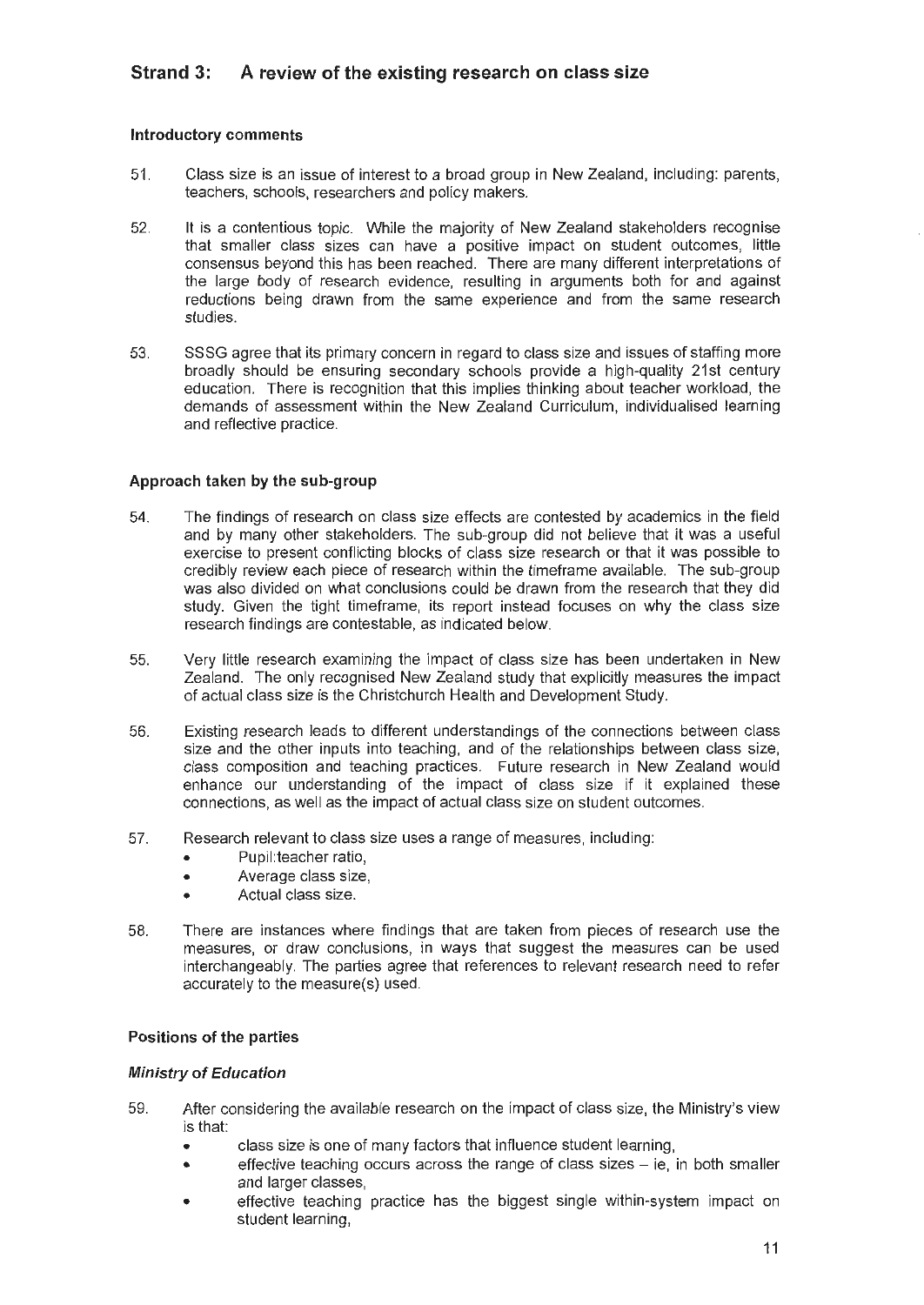- class size can have a positive impact; however, that impact is most evident in the early years of schooling and for targeted groups of at-risk students, and when associated with major changes in teaching approaches.
- 60. In the Ministry's view, the evidence is clear that maintaining low pupil:teacher ratios is a relatively inefficient policy to raise achievement. Class size does not have sufficient relative impact to justify the transfer of resource from a range of other factors (such as Initial Teacher Education, Professional Learning and Development provision, school building provision, Information and Communications Technology provision, salary increases for the education workforce) within the system.
- 61. The Ministry's view is that the substantial additional costs involved in reducing class sizes in an attempt to improve student learning generally are not justified by evidence of system-wide benefits. For example, since 2000, across all schools and kura in New Zealand's compulsory sector, 5,697 additional FTTE have been funded, over and above the student roll-based staffing entitlements. This has not resulted in discernible shifts in student achievement across the system. Upward trends in NCEA achievement cannot be causally linked to staffing increases, as the increases were made available in a range of ways and applied in a range of teaching areas.
- 62. Consequently, the Ministry believes that decisions about actual class sizes are best made at the school level, where full information about available resources, student learning needs and community priorities and needs is available, and appropriate tradeoffs can be made by those accountable for doing so. The principal and teaching staff of the school are represented on the Board of Trustees, and there are consultative mechanisms in the Secondary Teachers' Collective Agreement for staff involvement in timetabling and health and safety at the school.

#### PPTA/NZSPC/SPANZ Joint Positions

- 63. PPTNNZSPC/SPANZ note that much of the research on 'class size' is generally not actual class size research but pupil:teacher ratio (PTR) research. The two are measures of different things and the findings from the two types of research should not be conflated. Research based upon actual class size tends to show positive correlations for smaller classes while PTR-based research is more equivocal. It is wrong to use the term 'class size' to describe research that is PTR-based work.
- 64. PPTNNZSPC/SPANZ note that existing class size research that is based upon actual class size tends to show more positive effects for reduced class size than primary research (and secondary analyses) which are based upon pupil:teacher ratios or average class sizes. Pupil:teacher ratios and average class size are not measures of actual class size and policy based upon findings from analysis of such research is fundamentally flawed. The evidence for effectiveness, with respect to any single measured outcome, relative to other interventions is therefore highly contestable.
- 65. PPTNNZSPC/SPANZ consider that the body of research drawing on actual class size makes consistent and plausible links between actual class size and desirable outcomes, and that the evidence around relative impact of 'class size' and other interventions is largely dependent on pupil-teacher ratio findings, and open to doubt. An explanation of the difference between actual class size and pupil-teacher ratios is provided in the Strand 3 report. The evidence for effectiveness, with respect to any single outcome, relative to other interventions is therefore unreliable. The PPTA appended to the Strand 3 report a list of reported class size effects, but acknowledges that the Ministry does not endorse this list.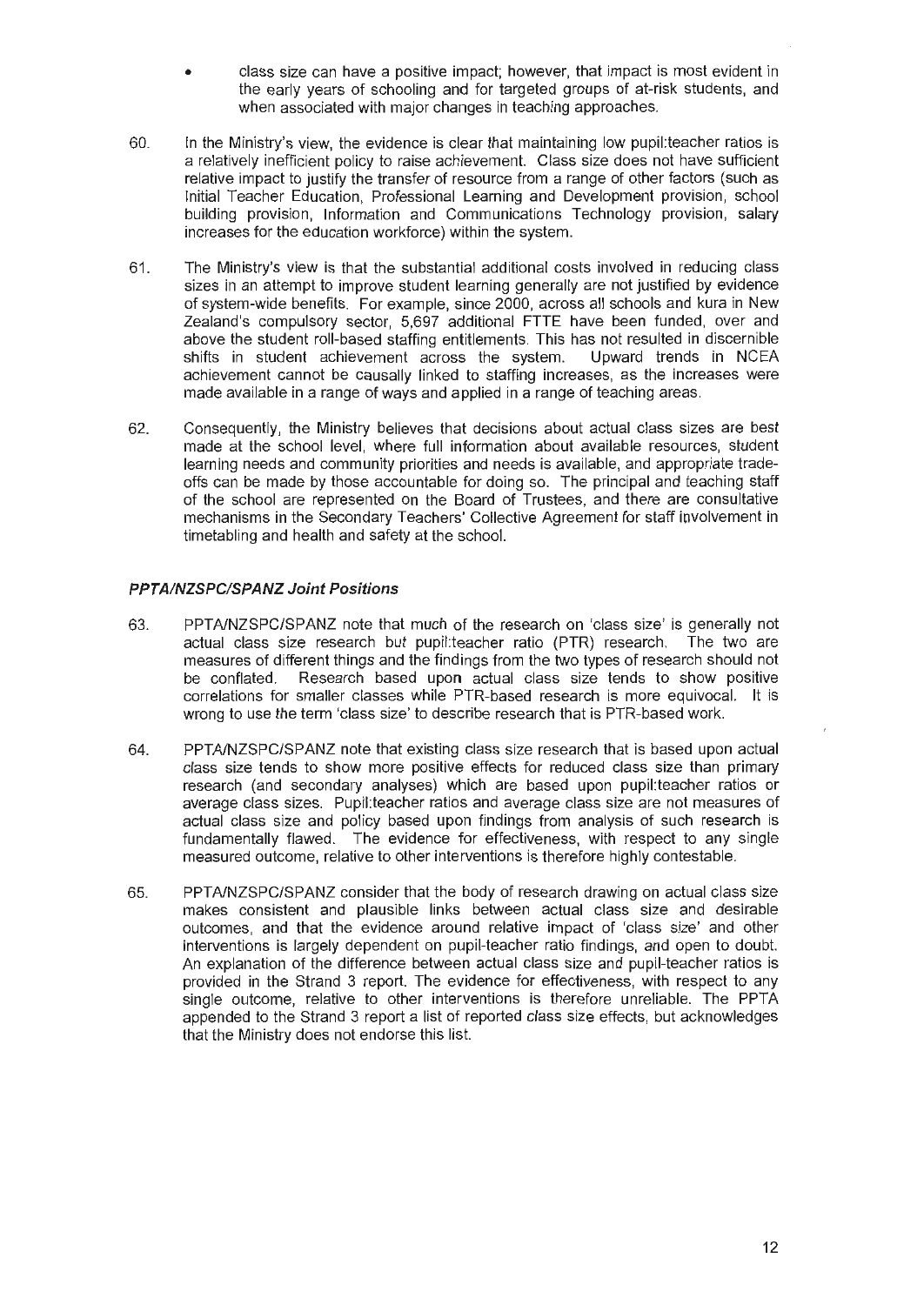66. PPTA/NZSPC/SPANZ note that the recent Scottish Government review of class size came to the conclusion that limiting class size was an essential step in their education system despite having access to the same body of research. They share the Scottish view that appropriate class size is a prerequisite for many of the behaviours, pedagogies and outcomes that all the parties would wish to encourage in our schools, and that it is part of an integrated and coherent package of changes which is required to drive the New Zealand school system forward. It is an essential component that has to be integrated with professional learning, effective pedagogy and technology to achieve optimum outcomes across a range of factors for all students.

### **NZSTA**

67. NZSTA does not consider class size as something that can be looked at in isolation. There must be a clear purpose, and an understanding of what outcomes are being sought, be it essentially a work load issue, or whether the overall intent is to improve student outcomes. With regard to the latter, NZSTA notes that significant additional secondary staffing has been introduced in the recent past, but there remains no real indications of tangible benefits in terms of improved student achievement. In NZSTA's view, it is a reasonable expectation that high-cost solutions should deliver improved outcomes for students. In NZSTA's view, and as evidenced by research, lowering class sizes per se is unlikely to improve student achievement to any great degree, and certainly is not a cost-effective solution if improved outcomes is the overall goal. At best, class size is only one of a number of components of the wider issue of how secondary schools are resourced for 21st century education.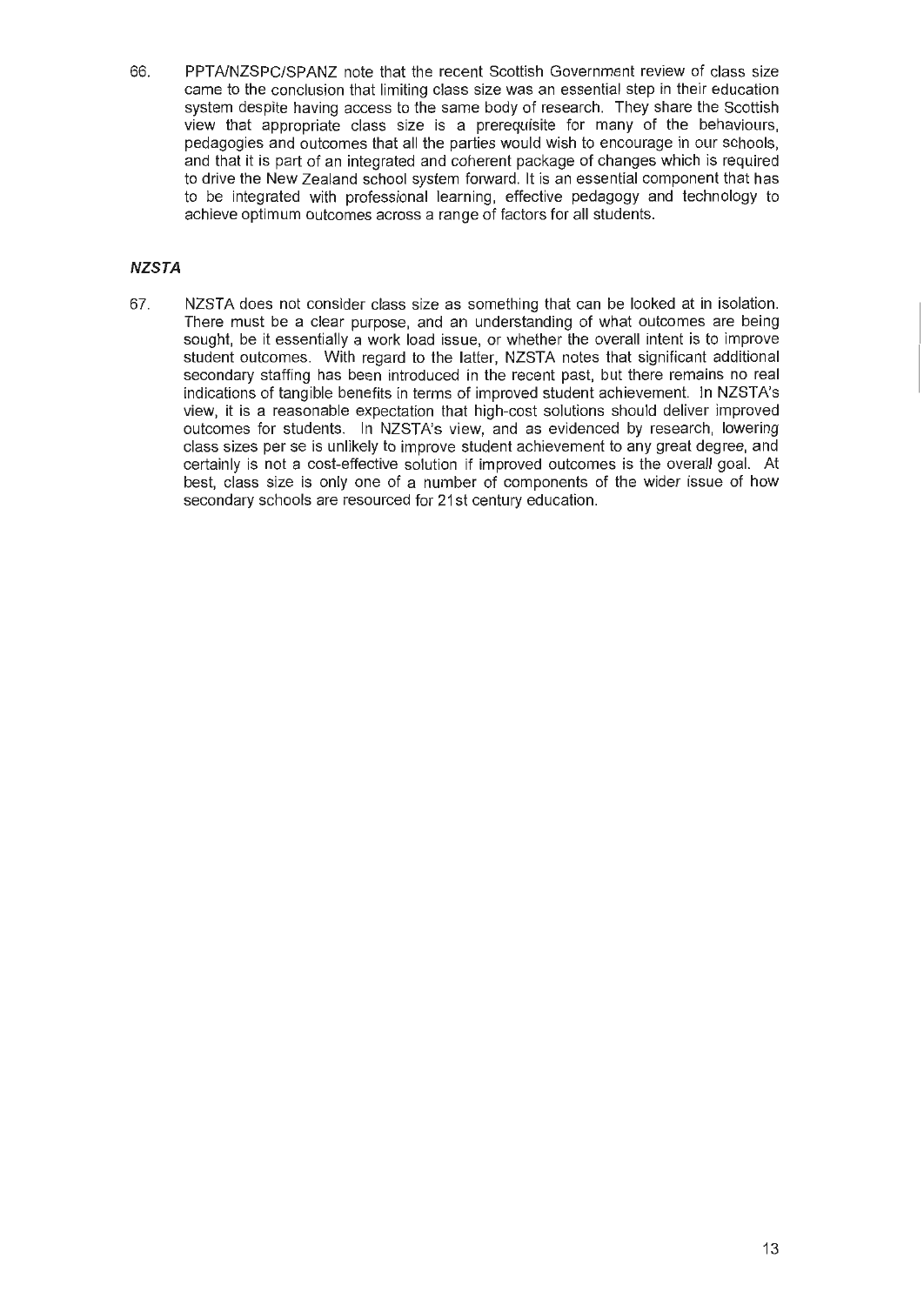# **Strand 4: A review of the approaches to large class sizes locally and internationally**

- 68. In response to the objective of "developing solutions for classes that are too large", the subgroup for this strand of work investigated approaches taken in New Zealand and elsewhere to respond to large classes.
- 69. The subgroup identified three categories of mechanism to respond to large classes used internationally and/or in New Zealand. No research evidence was identified that had sought to make a direct link between the implementation of any of these mechanisms and changes in student achievement, nor were the costs of implementation of any of these identified.
- 70. The mechanisms identified were:
	- 1. Mechanisms that influence the maximum size of classes including:
		- Centrally legislated maximum class sizes,
		- Maxima set within industrial agreements,
		- Maxima set partly by central legislation, supplemented by industrial agreement provisions,
		- Informal agreement/accord between nationally representative bodies,
		- Informal guidelines and recommendations.
	- 2. Mechanisms that are related to average class size or PTR reductions, for example:
		- The 'maximum average class size' component in the New Zealand staffing formula for year ?and 8 students in year 7-13 secondary schools. It applies only when the combined year ?and 8 roll is under 176, and has the effect of keeping the curriculum resourcing ratio to 25 or below for those year levels,
		- Florida progressed in stages through a programme that first reduced average class sizes and then implemented maximum class size limits.
	- 3. Mechanisms that are designed to operate in response to large classes, for example:
		- Use of teacher aides, such as in the United Kingdom. (There is evidence that the use of teacher aides has no impact on student outcomes and increases teacher workload),
		- Requirement on schools to develop a timetabling policy that refers to class size (e.g. New Zealand),
		- Locally (school) funded additional staffing,
		- Application of workload balancing mechanisms at the local level such as time in lieu or reduction in non-teaching duties,
		- Workload balancing mechanisms at national level such as the maximum average class size in the Secondary Teachers' Collective Agreement,
		- Strategies such as streaming/banding and varying the class size according to stream, e.g. larger classes for higher ability students.
- 71. Further detail is provided in the Strand 4 report.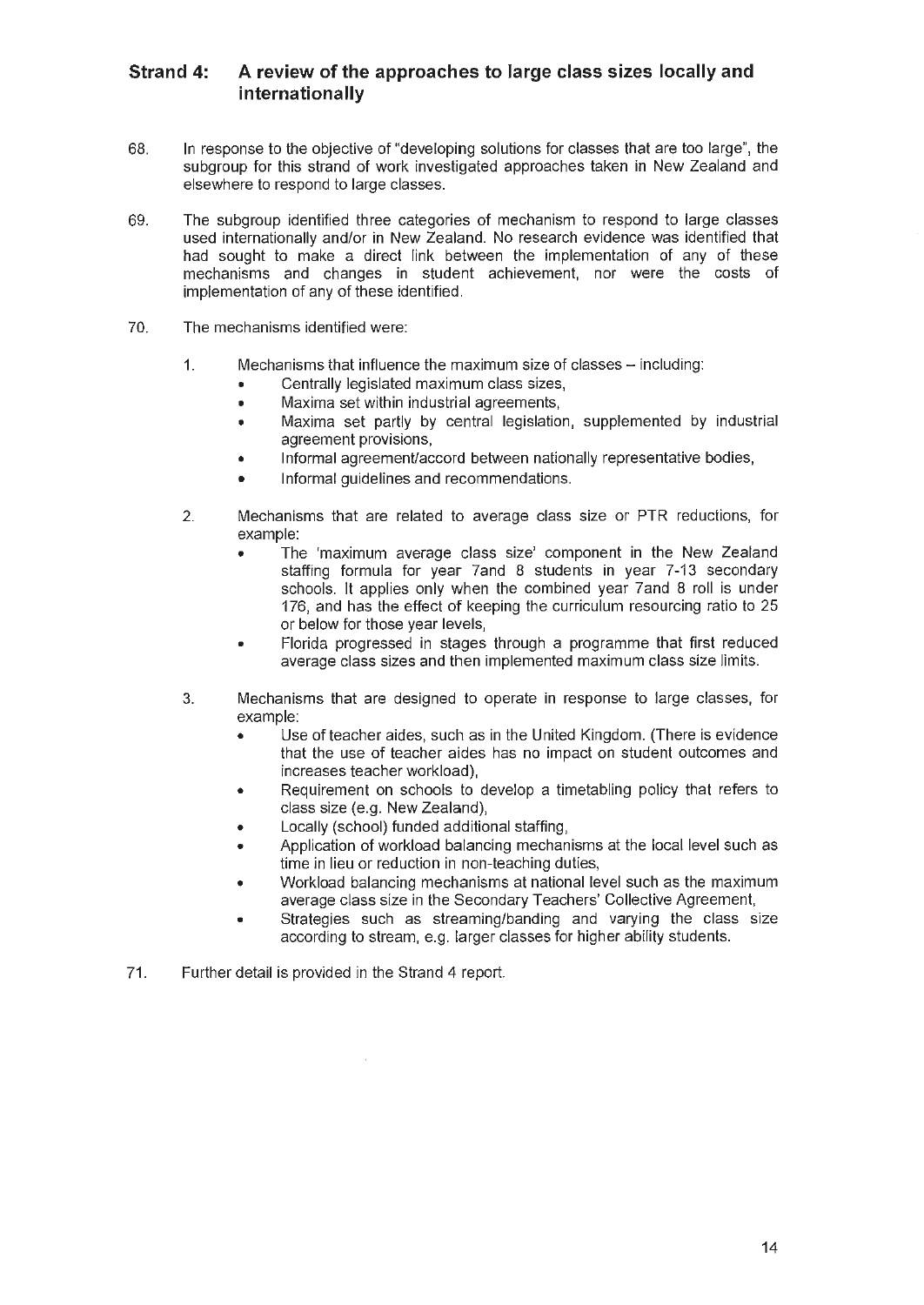# **Overall Conclusions**

#### Strand 1:

72. Staffing of secondary schools is a highly complex process, both at the Ministry level and also at the individual school level. There are significant differences in the sources of staffing and patterns of staffing use depending on size of school, decile range, and location. The most obvious pattern is that the larger a school becomes, the more difficulty it will have keeping its classes to 30 or below and keeping teachers' average class sizes to 26 or below.

#### Strand 2:

73. The case study schools were broadily consistent with other evidence in relation to their patterns of ciass size. The decision-making processes that led to these actual class sizes were generally collaborative and sought to use the finite staffing resource fairly. It was acknowledged that school management generally endeavoured to create timetables that were fair and equitable to staff, and took measures to that end, as anticipated by the provisions in the Secondary Teachers' Collective Agreement. Teachers and management alike agreed that the system runs on the goodwill of teachers.

#### Strand 3:

74. The parties struggled to arrive at agreement as to what the research on class size has to tell New Zealand. This was because of issues of validity of research, the use of different forms of measurement of class size, and a paucity of New Zealand research.

Strand 4:

75. A range of mechanisms are used initernationally to respond to large classes. The subgroup was unable to reach any conclusions as to which mechanisms were likely to be most effective in the New Zealand context.

#### **Ministry of Education overall conclusions**

Changes in schooling affecting the traditional concept of 'class'

- 76. The concept of the traditional 'class' is undergoing significant change, as schooling itself changes so that it can continue to provide the education students need. Changes in schooling manifest themselves in the way the school physical environment is structured and the way the school day is organised. At the heart of the changes, however, are changes in the way teaching and learning take place.
- 77. We have already begun to move beyond the old norms. Schools are being designed in different ways  $-$  for example, with common spaces and breakout rooms instead of classrooms. Teaching and learning is being experienced in different ways  $-$  for example, in the Virtual Learning Network, students may have one hour of face-to-face time per week with the subject teacher (via videoconference) and three hours online learning time supervised by another teacher.
- 78. Schools are changing the way teaching and learning take place. We need to look fully into the implications of these changes to teaching and learning when we look at class sizes. The direction of this change is signposted in the principles of the New Zealand Curriculum - learning to learn, future focus, cultural diversity, inclusiveness, Treaty of Waitangi, community engagement, coherence and high expectations for all students. The Youth Guarantee initiative also signals change, as it sets the framework for provision of education of 16-17 year olds, and how they can best achieve a minimum of NCEA Level 2 or equivalent qualification. The magnitude of change required in teaching and learning to meet these new directions is already manifested in changes underway in some schools. These changes will soon affect the way all classes are organised to such an extent that the traditional concept of 'class' itself will change.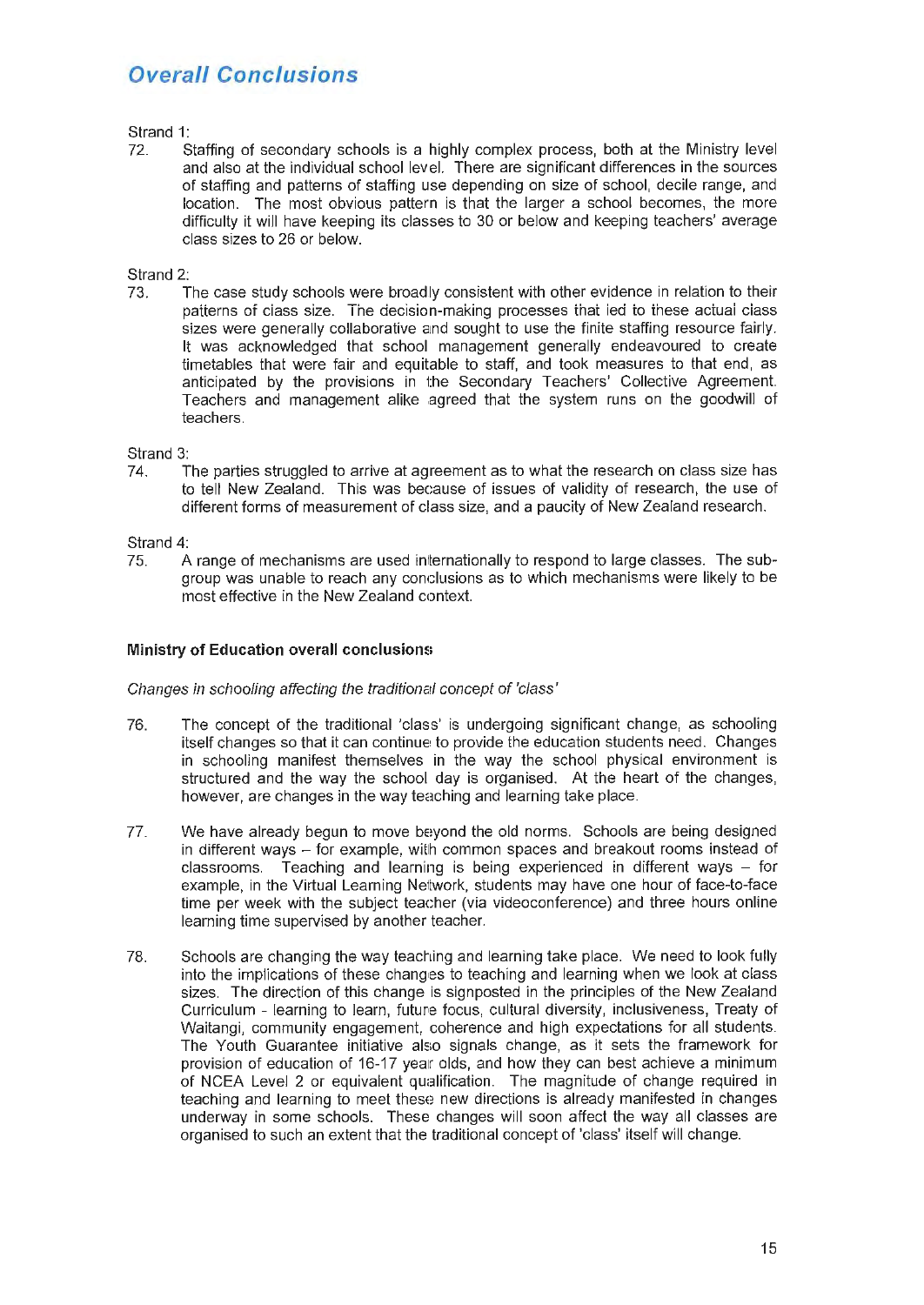#### Finding better ways of working within resourcing constraints

- 79. Resourcing constraints will continue for the foreseeable future. It is incumbent upon the Ministry to seek value for money in all resourcing to schools. This will necessarily extend to the consideration of trade-offs (for example between aspirations to moderate class sizes through additional resourcing, and to secure pay increases).
- 80. The Ministry remains open to responding to evidence for cost-effective improvements in the delivery of staffing resources, and the promulgation of innovative staffing practice in schools. To that end, on behalf of the SSSG, we have commissioned and funded research into current decision-making processes and practices (including the effects of the 2008 'reasonable endeavours' clause) in a sample of secondary schools.

#### Additional support recently provided

81. Since SSSG was established in May 2011, the Government has agreed to significant initiatives to support teachers as they implement the new curriculum-aligned achievement standards for NCEA levels 1-3 over the next two years. In particular, the adjustment of the 10% internally assessed sample requirement and the provision of four additional professional support days. Both have the potential to positively impact on teacher workloads.

### Ongoing work

82. Since this work commenced, a lot of countries have also been undertaking research into the impact of class size, including the United Kingdom (this research has been overseen by the OECD). We will continue to monitor this research and use it to inform our thinking.

### **PPTA/NZSPC/SPANZ overall conclusions**

(Note: NZSTA also shares aspects of the views expressed in paragraph 88 and 89)

- 83. PPTA research indicates that the great majority of practising teachers and principals regard class size as having a significant effect on the ability of teachers to do their best for their students. Many of the 10 characteristics of quality teaching identified in the Quality Teaching for Diverse Students: Best Evidence Synthesis are less able to be achieved when classes are too large, e.g.
	- Fostering caring, inclusive and cohesive learning communities,
	- Responsiveness to individual student learning processes,
	- Providing appropriate feedback.
- 84. This research also indicates that the majority of New Zealand secondary teachers believe that classes should not exceed 25 students in non-practical subjects or between 18-20 in labs and workshops. This preference for maximum class sizes of around 25 is shared by parents in research undertaken on behalf of PPTA. Large classes are seen as creating higher levels of health and safety risks to students and teachers in workshops and laboratories. Teachers are also aware that large classes add to individual teacher workloads, exacerbate student behaviour problems, and influence job satisfaction and teacher retention.
- 85. PPTA identifies other problems related to large class size as:
	- Limitations on the range of effective pedagogies teachers can use,
	- Generation of excessive workloads for teachers, particularly when combined with NCEA assessment, which can increase teacher loss rates and reduce the capacity of teachers to engage in other professional activities,
	- Poor facilitation of the kind of individualised learning that New Zealand encourages,
	- Poorer outcomes in a range of measurements, from academic results to engagement in learning and future post-school expectations,
	- Poorer student engagement,
	- Problems with the availability and management of resources and equipment.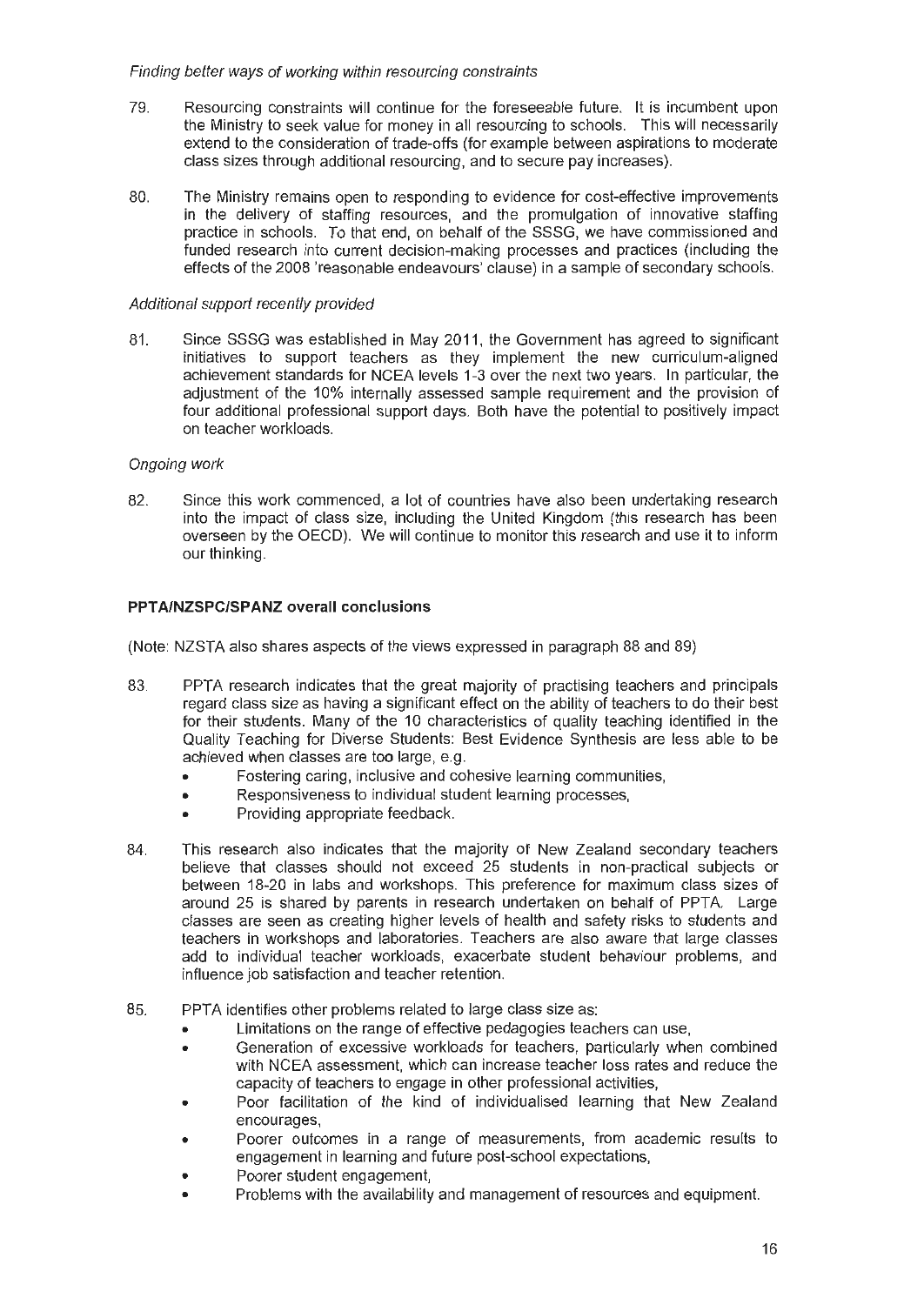- 86. PPTNNZSPC/SPANZ are concerned that the staffing allocation to secondary schools means that schools do not have equal opportunity to choose to keep their class sizes at 25 or below, and believe that all schools should be staffed to the level that allows them the flexibility to choose not to have classes of more than 30 students without having to employ additional staffing from their operational or locally raised funding.
- 87. PPTA/NZSPC/SPANZ believe that there is no relative overstaffing in smaller schools. The staffing pressure there is to maintain curriculum width and meet the administrative demands placed on all schools by Tomorrow's Schools. Therefore, the total amount of secondary staffing provided from Vote Education is insufficient to adequately meet the operational needs of all schools, and additional funding for this needs to be found over a period of time.
- 88. All parties note that it is necessary, when talking of the cost of eliminating large classes, to be specific in the method proposed and the actual cost of such a method within New Zealand. PPTA/NZSPC/SPANZ and NZSTA propose targeted additional staffing to larger New Zealand schools. This is unlike the across-the-board reductions to pupil:teacher ratios in other countries, and can be phased in as resourcing becomes available. One model presented to the parties for equitably resourcing larger schools, and thus allowing all schools the flexibility to choose to have classes below 30, has a salary cost of \$67m on full implementation. Other models are possible. It is noted that the recommendations of the School Staffing Review Group (2000) included a 10 step phase-in plan.
- 89. PPTA/NZSPC/SPANZ and NZSTA note that the additional teachers generated through the SSRG recommendations and from changes to STCA provisions (such as specialist classroom teachers and extended beginning teacher advice and guidance time allowances) were not provided or used for actual class size reduction. Most of the additional teachers added since 2000 were used to resource the non-contact time introduced over that period or to improve professional mentoring in schools (such as through the provision of specialist classroom teachers,improved year 2 beginning teacher time improvements, and Head of Department beginning teacher time allowances). The provision of that time is credited by the parties with providing the capacity in the system to operate NCEA, which was introduced over the same period. PPTA, NZSPC and SPANZ argue that the viability of NCEA and the improvements in student results since its inception are directly related to the additional teachers provided.
- 90. PPTNNZSPC/SPANZ note that ongoing changes in teaching and learning in secondary schools are a given. They also note that there has been an evolution in the school day for some time. They note that no evidence has been provided to the parties that these factors have any significance to the Terms of Reference of the SSSG.
- 91. PPTNNZSPC/SPANZ note that the design of schools, ongoing changes in teaching and learning, organisation of teaching groups, and use of the Virtual Learning Network (VLN) for small groups of students do not address the issue of large class sizes. No evidence has been provided to the parties that these factors have any significance to the Terms of Reference of this group. Changing school design and use of the VLN do not address the issue that a teacher with responsibility for 35 students is not able to sustain as effective a job as one with 25, nor does it address the issue that the current staffing delivery model disadvantages larger schools and junior high schools with respect to the number of teachers per student. They further note that VLN classes may be one or two students per school and 6 to 12 students online at any time. This may involve an e-teacher online and a supervisory teacher physically present with the students. This is a high pupil:teacher ratio.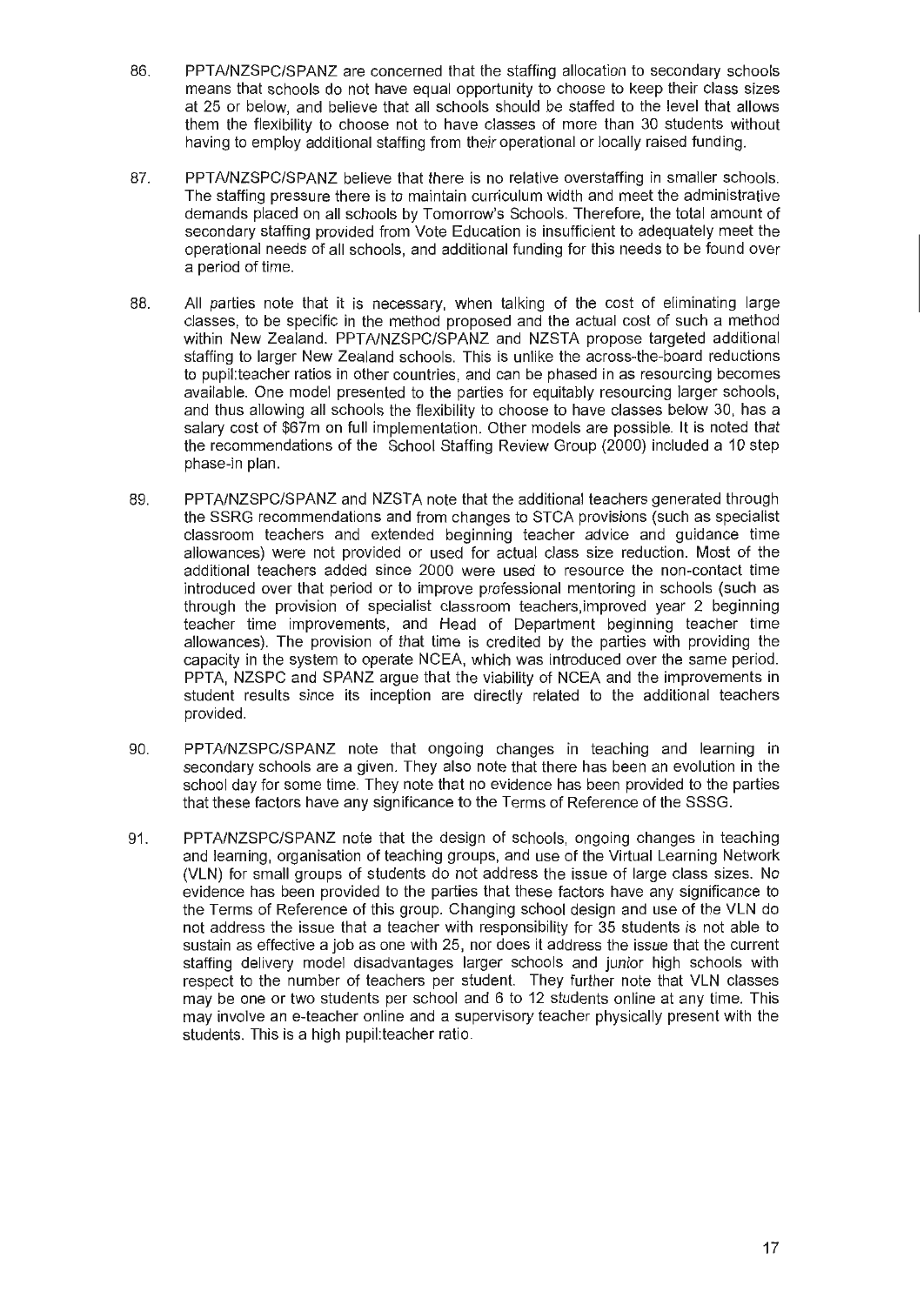#### **NZST A's overall conclusions**

- 92. NZSTA acknowledges that additional staffing has been introduced previously, but asserts that there is no indication of what benefit has been gained for schools and students given associated restrictions and compliance placed on Boards of Trustees and principals, in how that resource can be used.
- 93. NZSTA believes that these restrictions and compliance can impede innovative practices and on occasion encourage restrictive practices from teachers. NZSTA sees class size as only one of the components of the wider issue of how secondary schools are resourced for 21st century education.
- 94. One possible conclusion is that the current staffing allocation model is potentially not the right fit for 21st century student/school needs, given it comes from a perspective of limitation of liability rather than a needs-based focus. NZSTA believe that this is something that should be part of our consideration.

#### **SPANZ's overall conclusions**

- 95. SPANZ's view is that teachers are under pressure in terms of workload and capacity. SPANZ wants a staffing entitlement that is sufficient to allow principals to meet the requirements of high-quality education and give teachers sufficient release time and classes of a manageable size.
- 96. However, since class size is only one of many factors that impacts on teacher workload, SPANZ concludes that flexibility in class size should be maintained. SPANZ accepts that an average class size of 26 is a reasonable benchmark but would not want to see that codified.

#### **NZSPC's position on the impact of class size**

- 97. NZSPC believes that class sizes of up to 25 students provide a suitable learning and teaching environment for both students and teachers. Their experience is that parents favour smaller classes and that the demands of the modern curriculum and assessment systems cannot be most effectively met in groups much larger than this.
- 98. NZSPC believes that schools should be resourced through the staffing entitlement to allow them all to set 25 as an upper limit for class sizes. The resourcing provided to schools must also allow principals to respond to health and safety issues within specific classes or subjects. They do not believe that any school should be in a position where it is forced to run classes of more than 30 through the inadequacy of the staffing entitlement.
- 99. NZSPC is particularly concerned that the current staffing formula does not give larger schools the choice about whether to operate such large class sizes or not, and notes the inequity that this creates between schools and for students.
- 100. NZSPC notes that it represents the majority of secondary principals covered by the SPCA, and that its position is that class size limits are acceptable with appropriate resourcing.